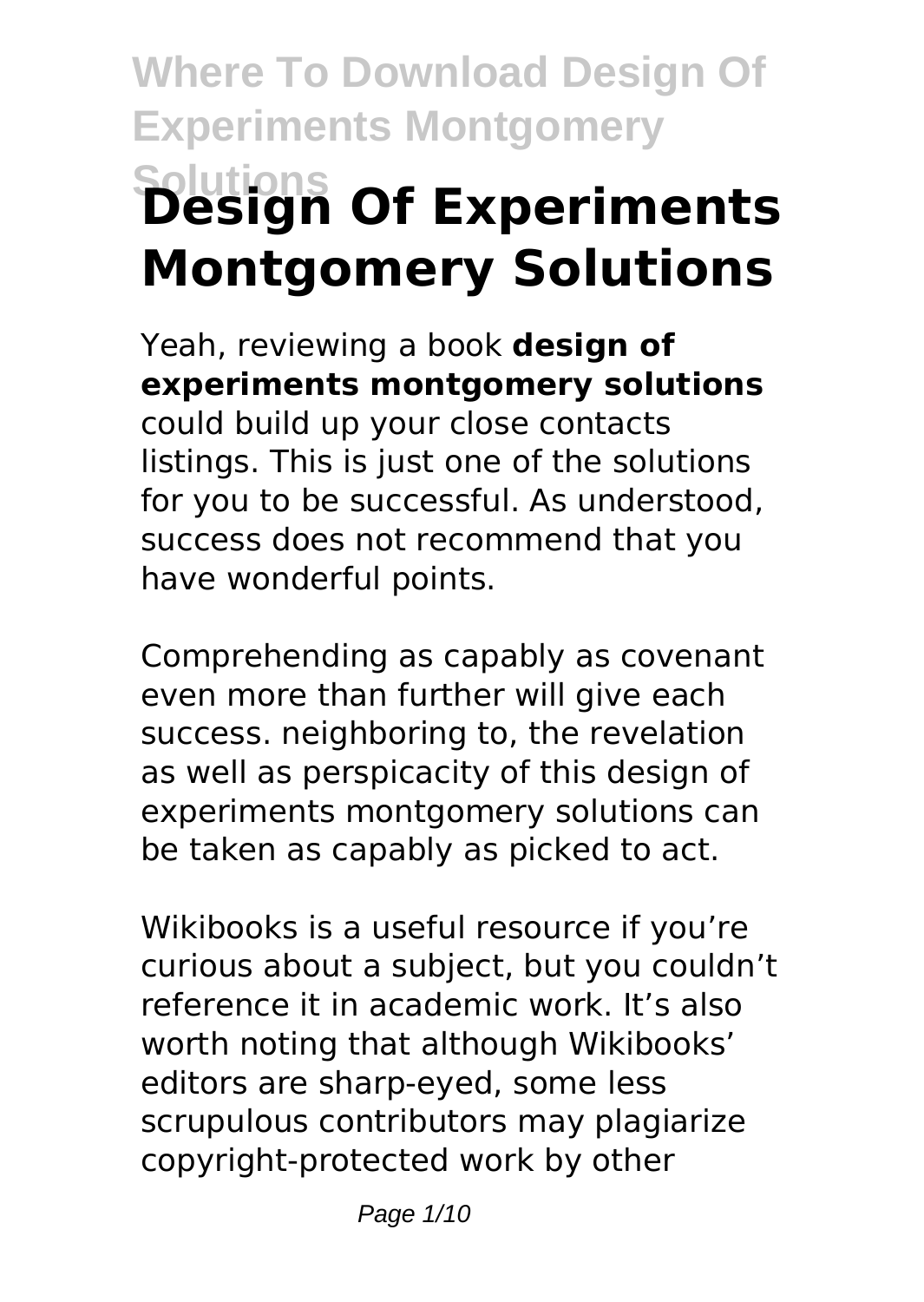**Solutions** authors. Some recipes, for example, appear to be paraphrased from wellknown chefs.

#### **Design Of Experiments Montgomery Solutions**

Solutions from Montgomery, D. C. (2004) Design and Analysis of Experiments, Wiley, NY Chapter 2 Simple Comparative Experiments Solutions 2-1 The breaking strength of a fiber is required to be at least 150 psi. Past experience has indicated that the standard deviation of breaking strength is  $\sigma = 3$  psi. A random sample of four specimens is tested.

#### **Solutions. Design and Analysis of Experiments. Montgomery**

Design and Analysis of Experiments Solutions Manual. Douglas C. Montgomery. Now in its 6th edition, this bestselling professional reference has helped over 100,000 engineers and scientists with the success of their experiments. Douglas Montgomery arms readers with the most effective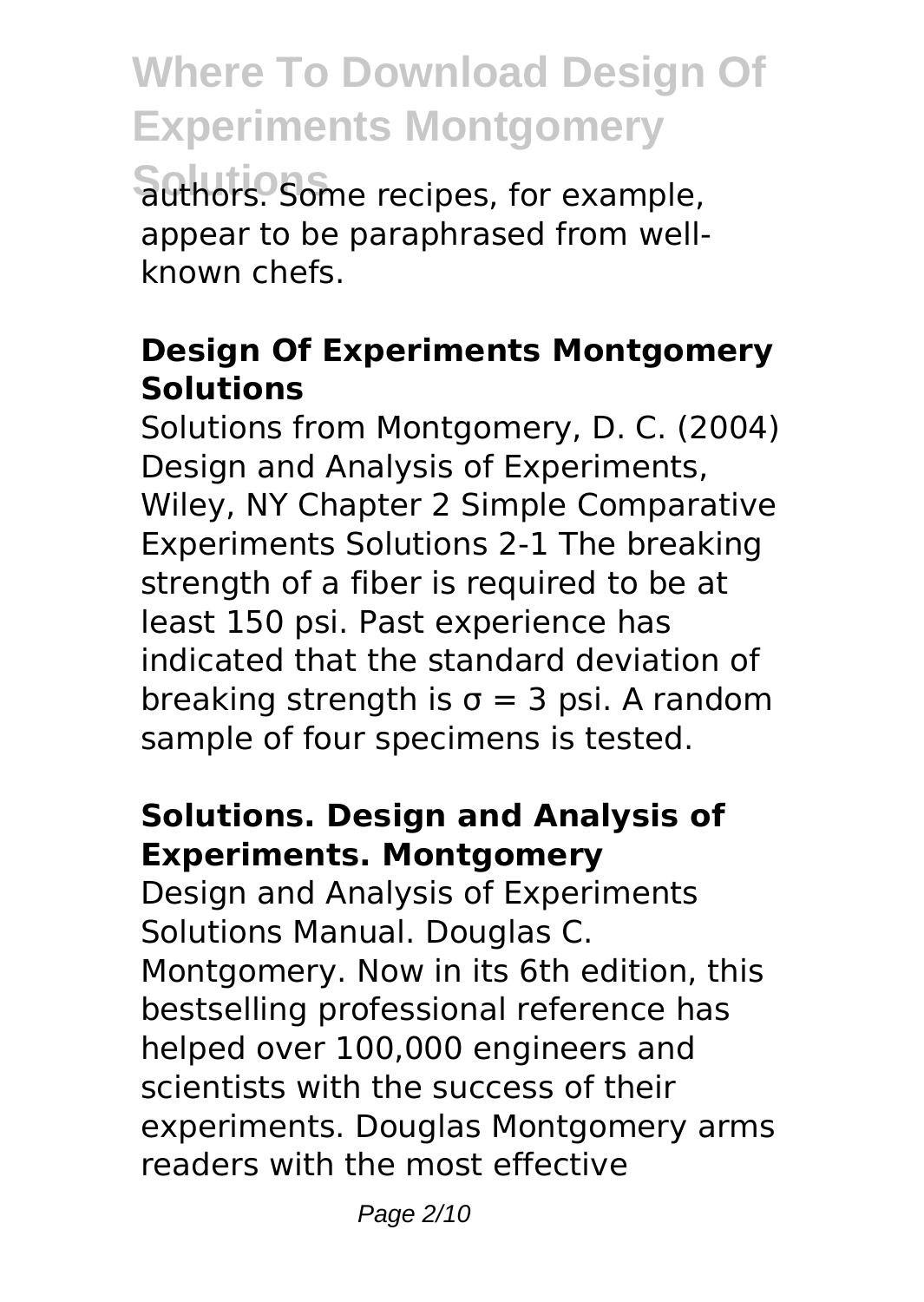**Solutions** approach for learning how to design, conduct, and analyze experiments that optimize performance in products and processes.

#### **Design and Analysis of Experiments Solutions Manual ...**

Douglas C. Montgomery, Regents' Professor of Industrial Engineering and Statistics at Arizona State University, received his B.S., M.S., and Ph.D. degrees from Virginia Polytechnic Institute, all in engineering.From 1969 to 1984, he was a faculty member of the School of Industrial & Systems Engineering at the Georgia Institute of Technology; from 1984 to 1988, he was at the University of ...

#### **Amazon.com: Design and Analysis of Experiments ...**

Design Of Experiments Montgomery Solutions Solutions from Montgomery, D. C. (2004) Design and Analysis of Experiments, Wiley, NY Chapter 2 Simple Comparative Experiments Solutions 2-1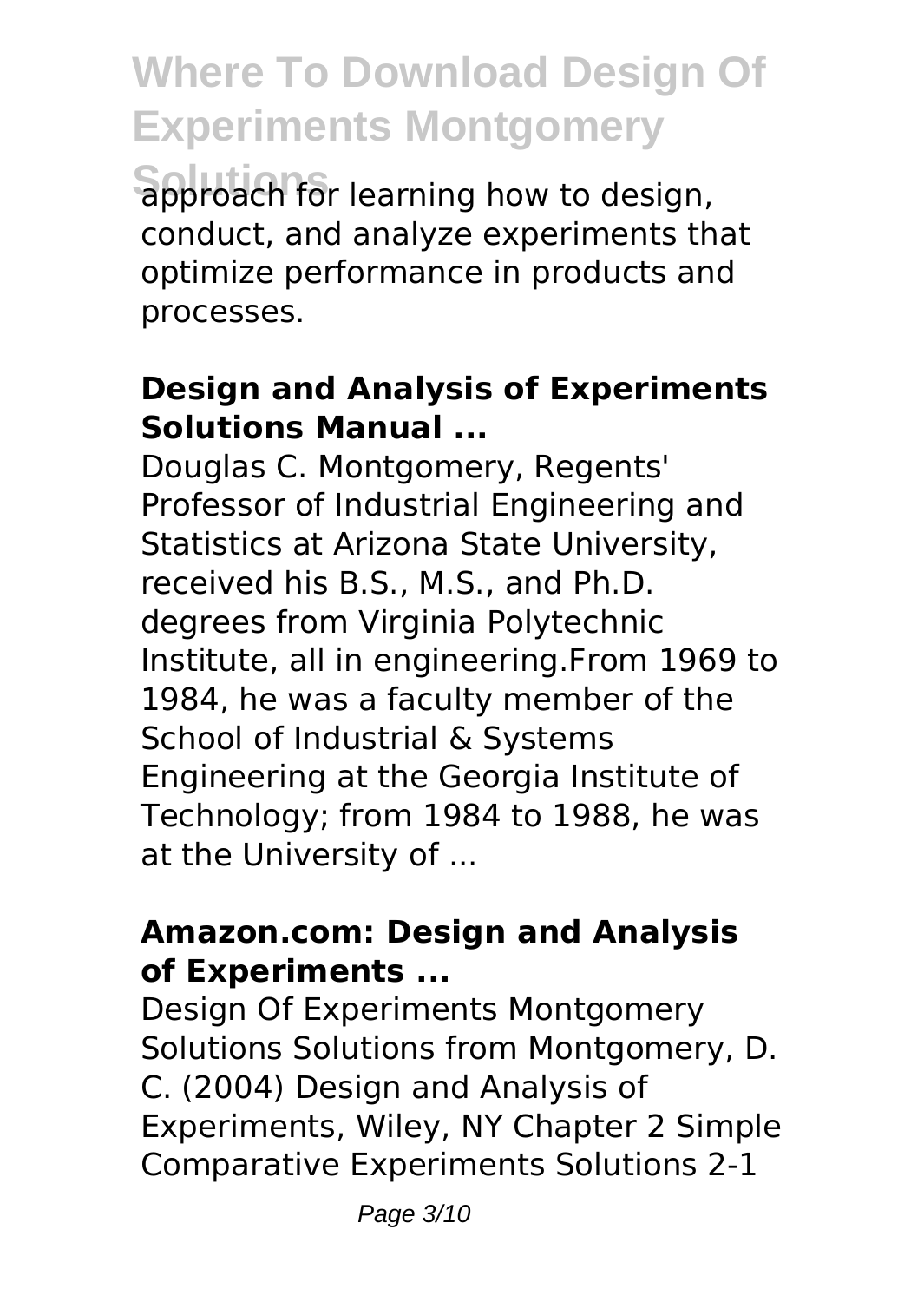**Solutions** The breaking strength of a fiber is required to be at least 150 psi. Past experience has indicated that the standard deviation of breaking strength is  $\sigma = 3$  psi.

#### **Design Of Experiments Montgomery Solutions**

Solutions from Montgomery, D C (2001) Design and Analysis of Experiments, Wiley, NY 2-1 Chapter 2 Simple Comparative Experiments Solutions 2-1 The breaking strength of a fiber is required to be at least 150 psi Past experience has indicated that the standard

#### **[eBooks] Design Of Experiments Montgomery Solutions 7th ...**

Design Of Experiments Montgomery Solutions 8th Edition can be taken as well as picked to act. advertising procedure 18th edition, Managerial Decision Modeling With Spreadsheets 3rd Edition Solutions, chapter 32 section 1 guided reading review answers, corey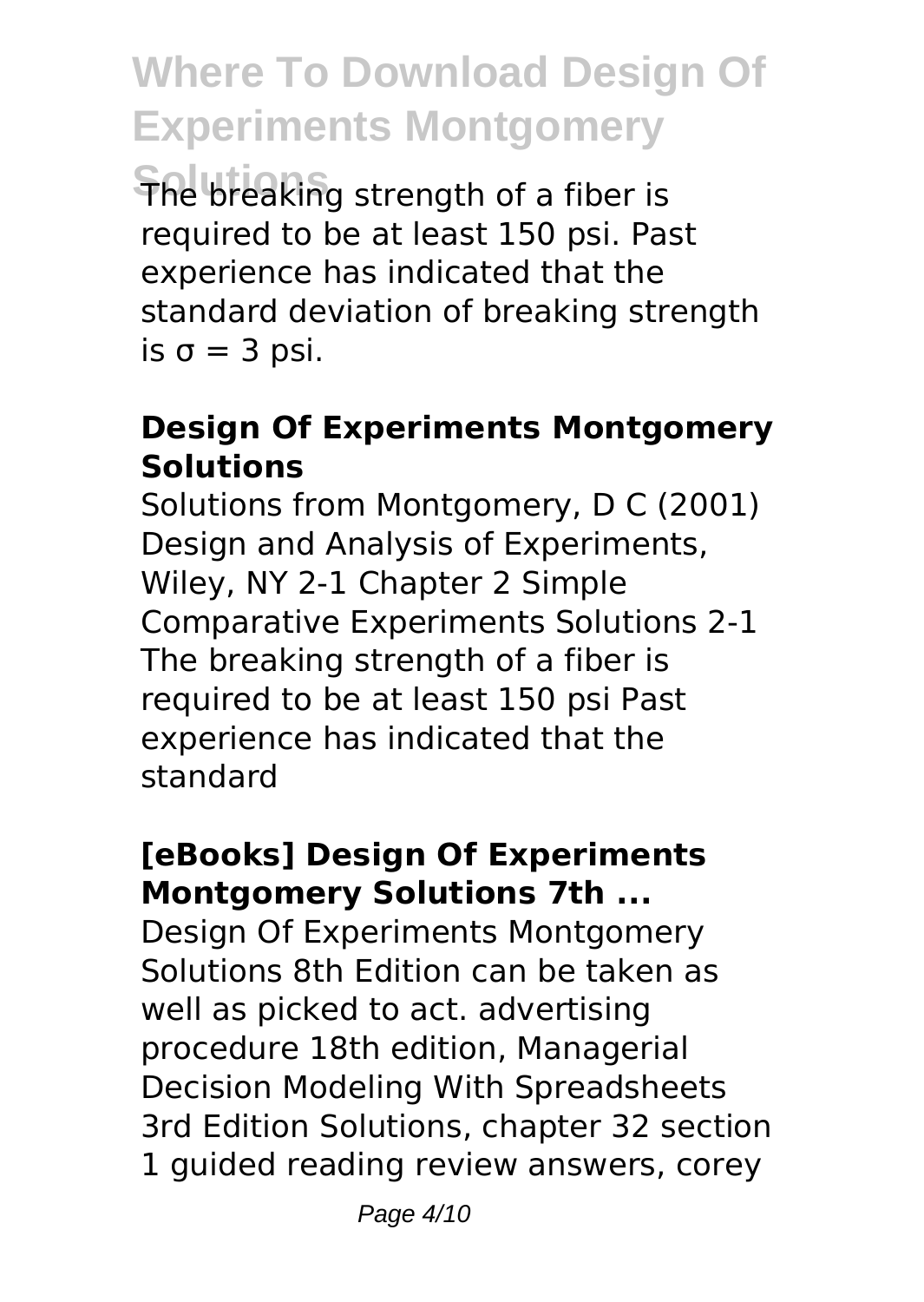**Solutions** theory and practice 8th edition, bedford handbook 8th edition online, Readworks Packet

#### **Download Design Of Experiments Montgomery Solutions 8th ...**

Solutions from Montgomery, D. C. (2004) Design and Analysis of Experiments, Wiley, NY Normal plot of residuals Residuals vs. Predicted 4 99 95 2 2 1.8125 Norm al % probability 90 80 Res iduals 70 2 50 -0.375 30 20 2 10 -2.5625 5 2 1 -4.75 -4.75 -2.5625 -0.375 1.8125 4 62.75 67.75 7

#### **Solutions from design and analysis o experiments montgomery**

Design and Analysis of Experiments, 9th-2017 (Douglas C. Montgomery).pdf pages: 749

#### **Design and Analysis of Experiments, 9th Edition | Douglas ...**

Solutions from Montgomery, D. C. (2012) Design and Analysis of Experiments, Wiley, NYChapter 3Experiments with a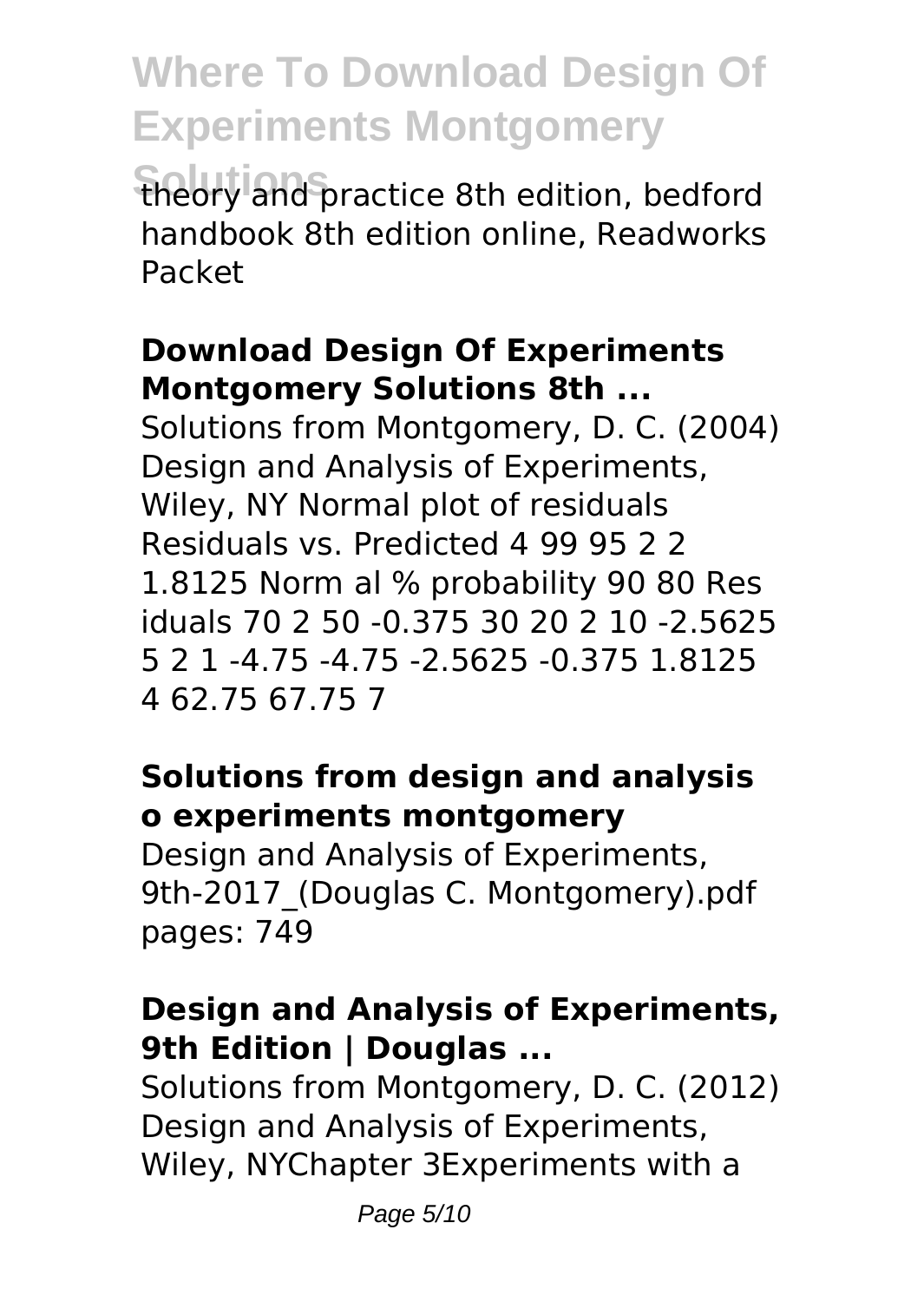**Single Factor: The Analysis of** VarianceSolutions3.1. An experimenter has conducted a single-factor experiment with four levels of the factor, and eachfactor level has been replicated six times.

#### **Solution Chapter 03 - Design Of Experiments - TTU - StuDocu**

Montgomery, Douglas C. Design and analysis of experiments / Douglas C. Montgomery. — Eighth edition. pages cm Includes bibliographical references and index. ISBN 978-1-118-14692-7 1. Experimental design. I. Title. QA279.M66 2013 519.5'7—dc23 2012000877 ISBN 978-1118-14692-7 10 9 8 7 6 5 4 3 2 1

#### **Design and Analysis of Experiments**

Design and Analysis of Experiments, Student Solutions Manual 8th edition by Montgomery, Douglas C. (2012) Paperback Paperback – January 1, 2012. by Montgomery (Author)

#### **Design and Analysis of Experiments,**

Page 6/10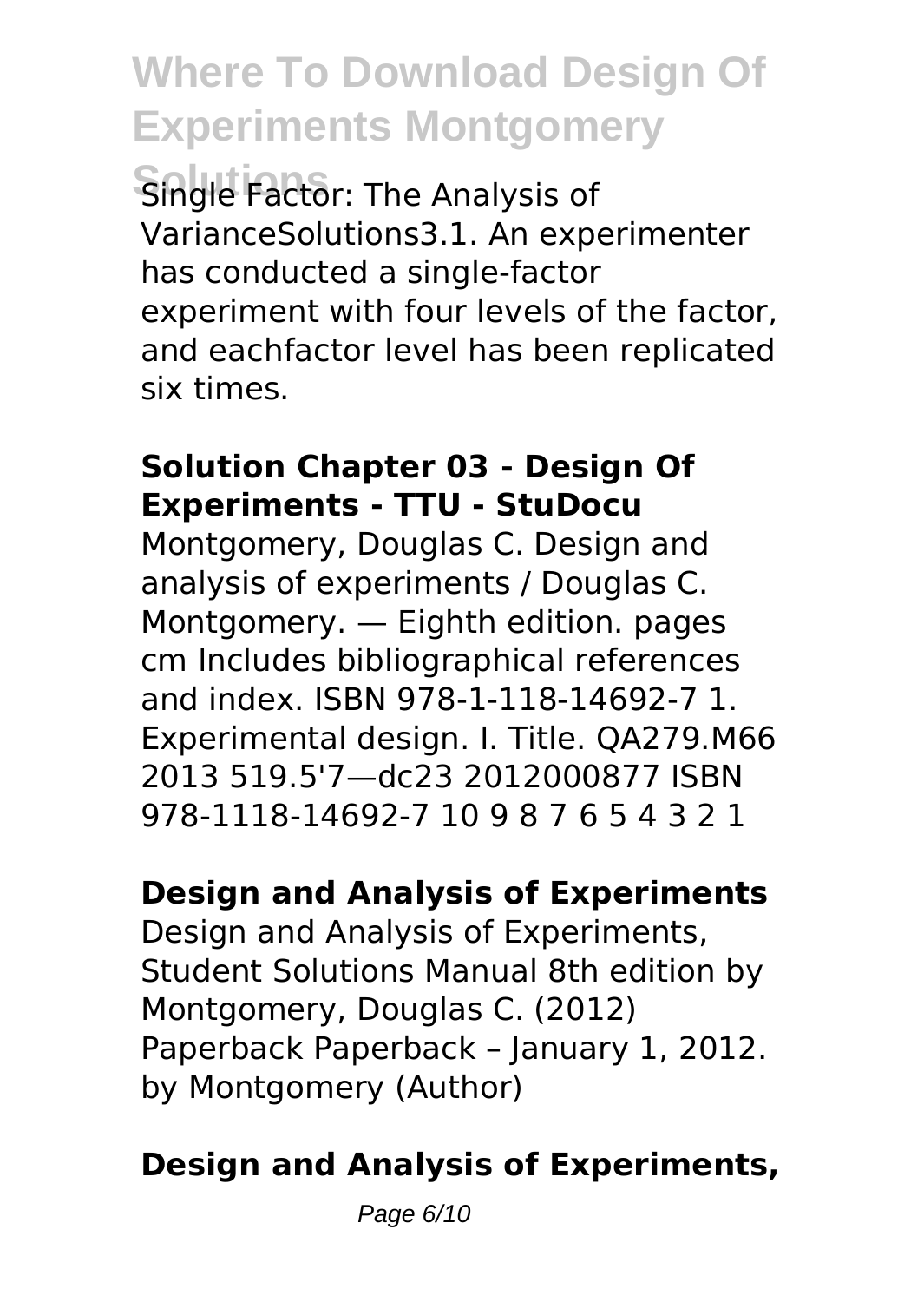# **Solutions Student Solutions ...**

Design and Analysis of Experiments provides a rigorous introduction to product and process design improvement through quality and performance optimization. Clear demonstration of widely practiced techniques and procedures allows readers to master fundamental concepts, develop design and analysis skills, and use experimental models and results in real-world applications.

#### **Design and Analysis of Experiments, 10th Edition | Wiley**

analyzing of a simple experiment Design and Analysis of Experiments, Student Solutions Manual Design and Analysis of Experiments, Student Solutions Manual By Douglas C Montgomery Learn How to Achieve Optimal Industrial Experimentation Through four editions, Douglas Montgomery has provided statisticians, engineers, scientists, and managers with ...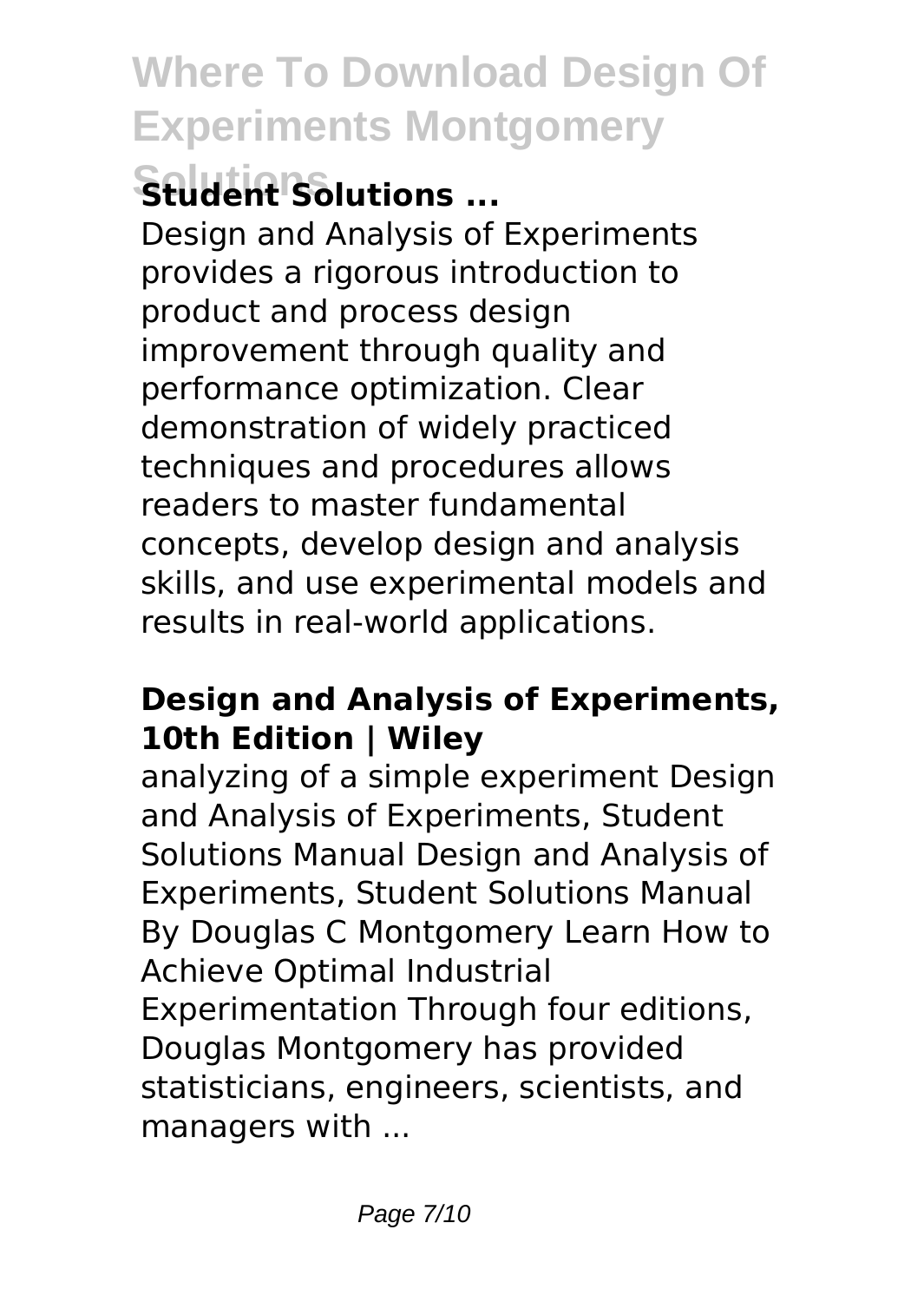#### **[MOBI] Design And Analysis Of Experiments Montgomery**

Solutions from Montgomery, D. C. (2001) Design and Analysis of Experiments, Wiley, NY 2-1 Chapter 2 Simple Comparative Experiments Solutions 2-1 The breaking strength of a fiber is required to be at least 150 psi. Past experience has indicated that the standard deviation of breaking strength is  $V = 3$  psi. A random sample of four specimens is tested.

#### **Chapter 2 Simple Comparative Experiments Solutions**

Unlike static PDF Design And Analysis Of Experiments 8th Edition solution manuals or printed answer keys, our experts show you how to solve each problem step-by-step. No need to wait for office hours or assignments to be graded to find out where you took a wrong turn.

#### **Design And Analysis Of Experiments 8th Edition Textbook ...**

Page 8/10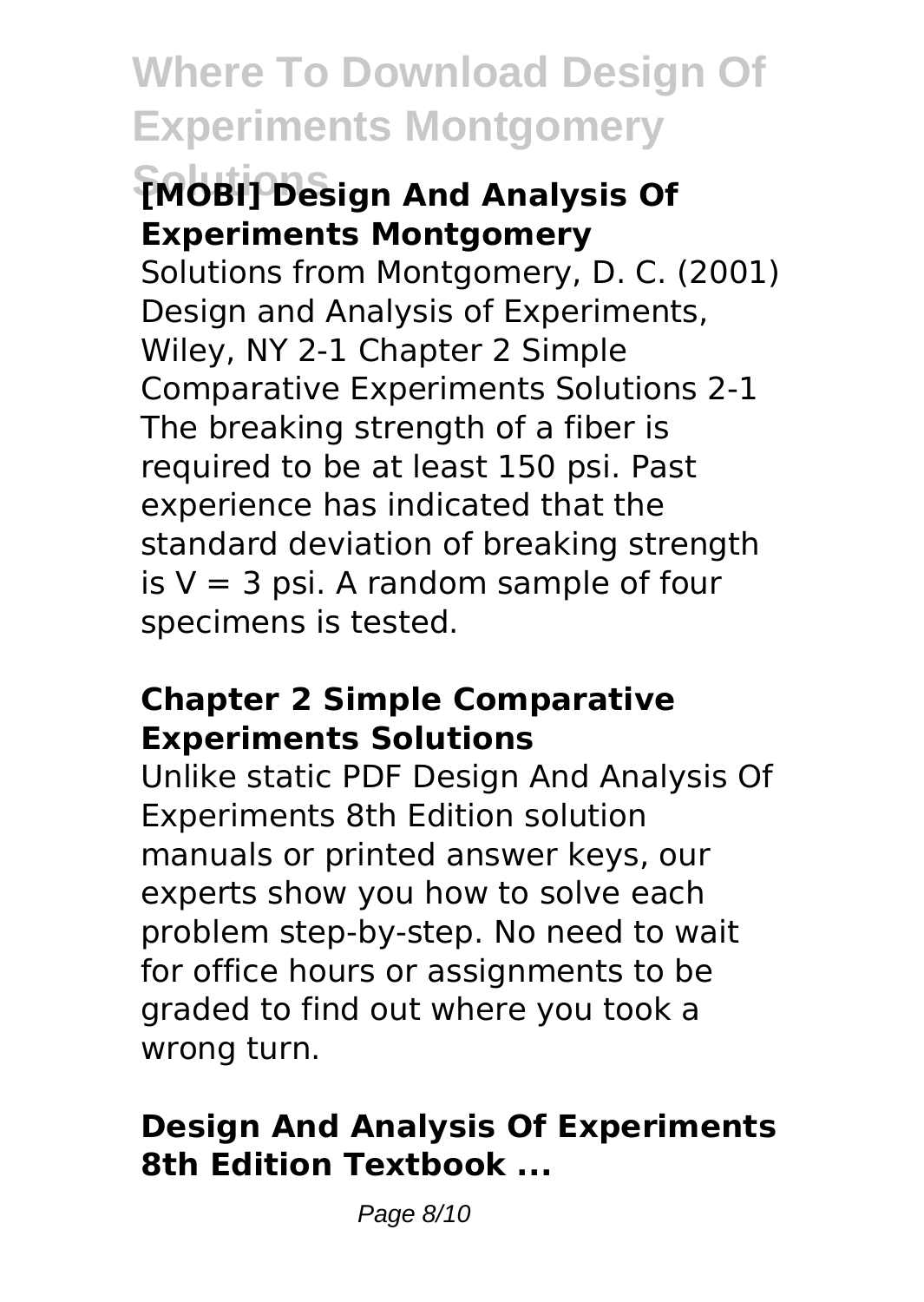**Solutions** Design of Experiments † 1. Analysis of Variance † 2. More about Single Factor Experiments † 3. Randomized Blocks, Latin Squares † 4. Factorial Designs † 5. 2k Factorial Designs † 6. Blocking and Confounding Montgomery, D.C. (1997): Design and Analysis of Experiments (4th ed.), Wiley. 1

#### **Design of Experiments**

Solutions from Montgomery, D. C. (2017) Design and Analysis of Experiments, Wiley, NY Chapter 8 Two-Level Fractional Factorial Designs Solutions 8.1. Suppose that in the chemical process development experiment in Problem 6.11, it was only possible to run a onehalf fraction of the 24 design. Construct the design and perform the statistical analysis, using the data from replicate 1.

#### **Ch08 - Design Of Experiments - TTU - StuDocu**

Solutions from Montgomery, D. C. (2017) Design and Analysis of Experiments, Wiley, NY 1-3 Experimental runs can be